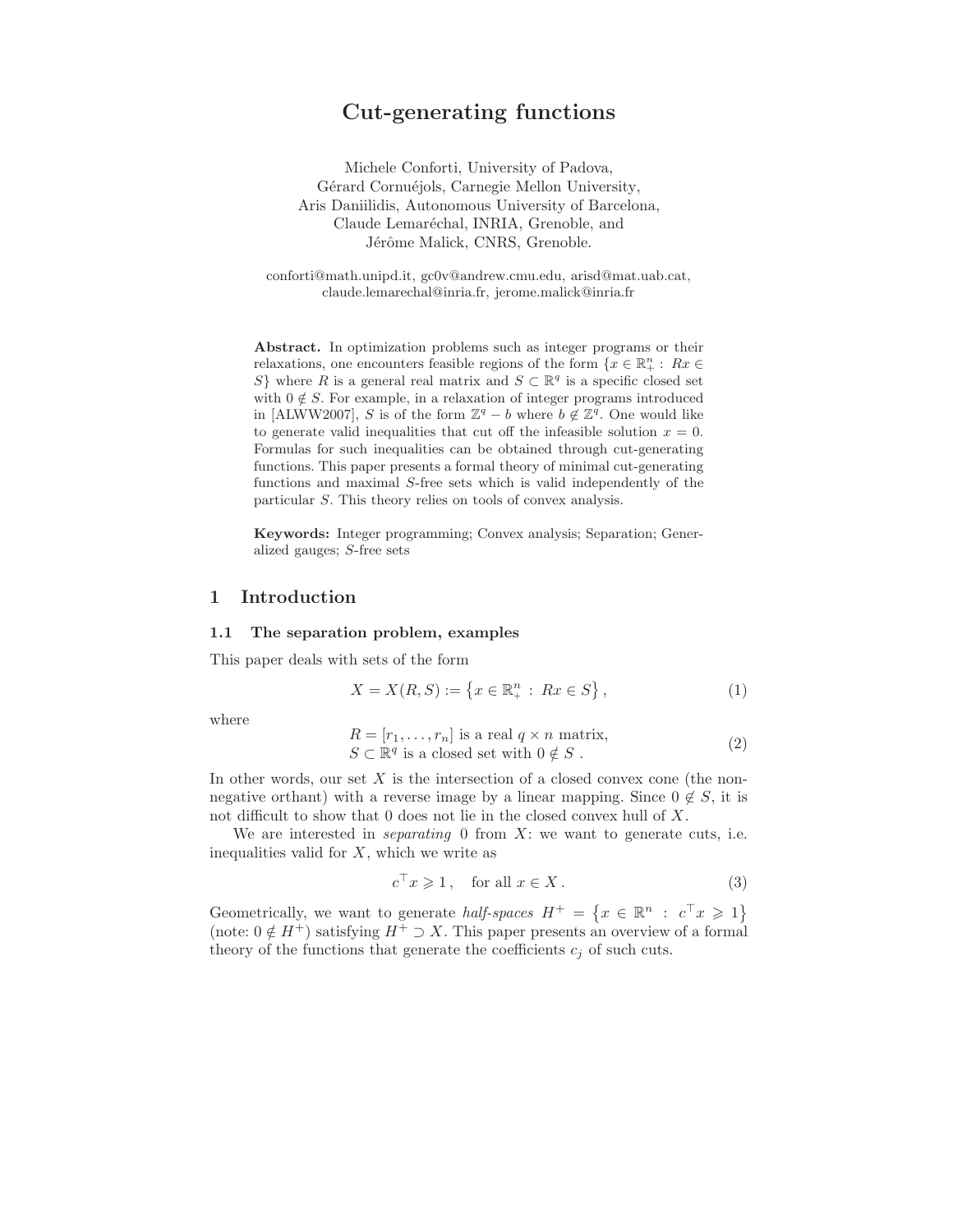Let us first give some motivation for our model  $(1)$ ,  $(2)$ , arising in mixed integer programming. Starting from a polyhedron

$$
P = \{(x, y) \in \mathbb{R}_+^n \times \mathbb{R}^m : Ax + y = b\}
$$

(nonnegativity of the y-variables can also be imposed), assume that  $b \notin \mathbb{Z}^m$ . Several situations have been considered in the literature.

Example 1 (An integer linear program). Suppose first that all variables must be integers: the set of interest is  $P \cap {\{\mathbb{Z}^n \times \mathbb{Z}^m\}}$ , i.e. the set of points  $(x, y = b - Ax)$ such that  $x \in \mathbb{Z}_{+}^{n}$  and  $b - Ax \in \mathbb{Z}^{m}$ . Our problem has the form  $(1), (2)$  if we set

$$
q = n + m, \quad R = \begin{bmatrix} I \\ -A \end{bmatrix}, \quad S = \mathbb{Z}^n \times \mathbb{Z}^m - \begin{bmatrix} 0 \\ b \end{bmatrix}.
$$
 (4)

Since  $b \notin \mathbb{Z}^m$ , the above S is a closed set not containing the origin; (4) is the model considered by Gomory [G1969].

Example 2 (A mixed integer linear program). Consider now  $P \cap {\mathbb R}^n \times {\mathbb Z}^m$ : the set of interest is the set of points  $(x, y = b - Ax)$  such that  $x \in \mathbb{R}^n_+$  and  $b - Ax \in \mathbb{Z}^m$ . Then (4) is replaced by

$$
q=m\,,\quad R=-A\,,\quad S=\mathbb{Z}^m-b\,,
$$

which is the model considered by Andersen, Louveaux, Weismantel and Wolsey  $[ALWW2007]$ .

We will retain from the above two examples the asymmetry between  $S$  (a very particular and highly structured set) and  $R$  (an arbitrary matrix). Keeping this in mind, we will consider that  $(q, S)$  is given and fixed, while  $(n, R)$  is instancedependent data: our cutting problem can be viewed as *parametrized* by  $(n, R)$ . A number of papers have appeared in recent years, dealing with the above problem with various special forms for S, see [ALWW2007], [DW2010], [BCCZ2010] and references therein.

#### 1.2 Cut-generating functions and S-free sets

Let  $(q, S)$  be given and fixed. To generate cuts in the present situation, it would be convenient to have a mapping, taking instances of  $(1)$ ,  $(2)$  as input, and producing cuts as output. What we need for this is a function

$$
\mathbb{R}^q \ni r \mapsto \rho(r) \in \mathbb{R} \, .
$$

We will apply the function  $\rho$  to the columns  $r_j$  of R (an arbitrary matrix, with an arbitrary number of columns) to produce the coefficients  $c_i := \rho(r_i)$  of a cut (3). In summary, we require that our  $\rho$  satisfies, for any instance X of (1),

$$
x \in X \quad \Longrightarrow \quad \sum_{j=1}^{n} \rho(r_j) x_j \geqslant 1. \tag{5}
$$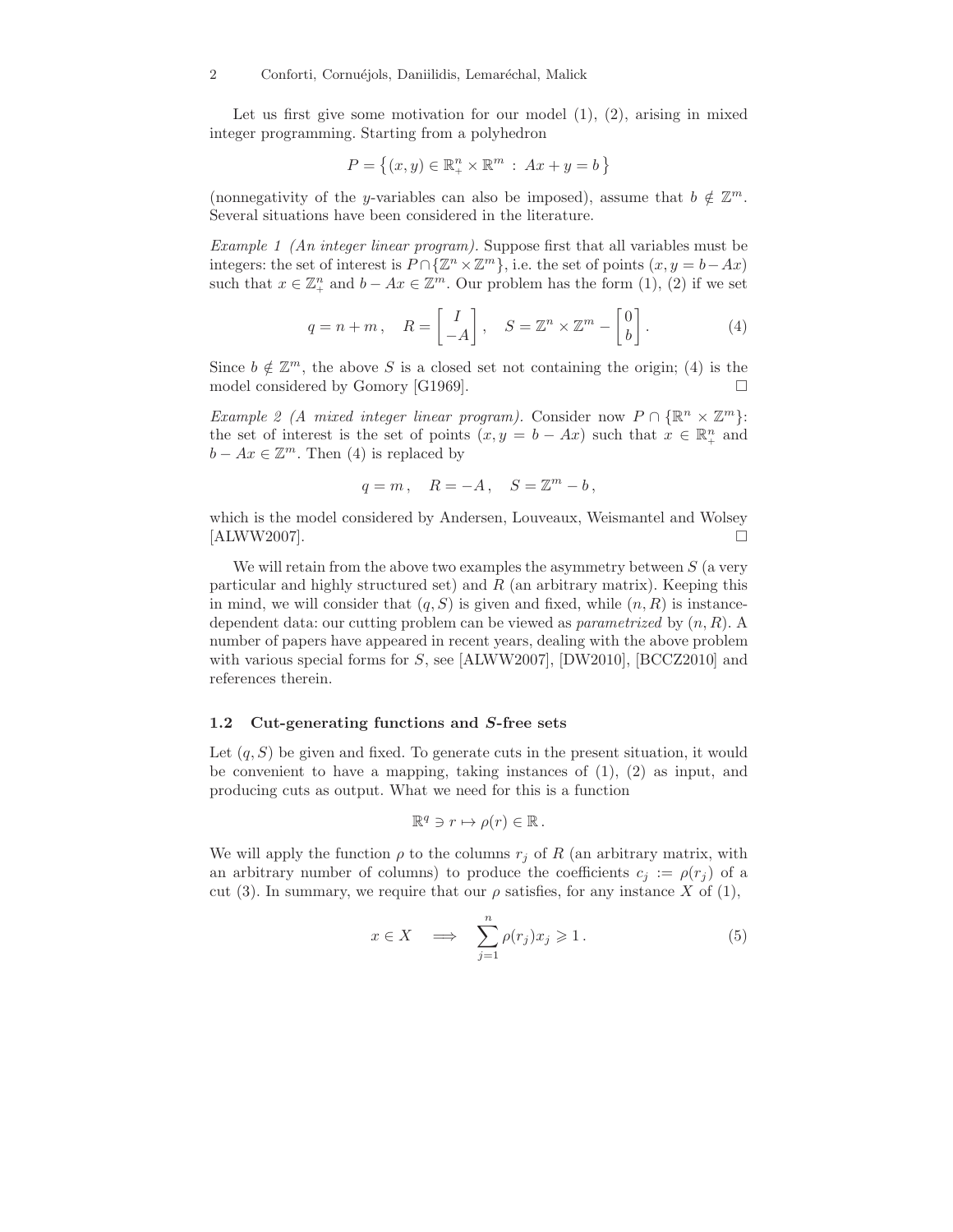Such a  $\rho$  can be called a *cut-generating function* (CGF). So far, a CGF is a rather abstract object; but the (vast!) class of functions from  $\mathbb{R}^q$  to  $\mathbb R$  can be drastically reduced from the following observations.

- (i) First consider in (3) a vector c' with  $c'_j \leqslant c_j$  for  $j = 1, ..., n$ ; then  $c'^{\top} x \leqslant$  $c^{\top}x$  for any  $x \geqslant 0$ . If c' is a cut, it is tighter than c in the sense that it cuts a bigger portion of  $\mathbb{R}^n_+$ . We can impose some "minimal" character to a CGF, in order to reach some "tightness" of the resulting cuts.
- (ii) Next observe that changing R to  $tR$  ( $t > 0$ ) divides X by t; the set of cuts is just multiplied by t. Since we seek a minimal  $\rho$ , we can impose without loss of generality  $\rho(tr) = t\rho(r)$ , for any  $r \in \mathbb{R}^q$  and  $t > 0$ : only positively homogeneous CGF's are of interest.
- (iii) It can be proved that the closed convex hull of a CGF  $\rho$  is again a CGF. Moreover, if  $\rho$  is positively homogeneous, then the closed convex hull of  $\rho$ is positively homogeneous as well.

A function is sublinear if it is convex and positively homogeneous. The above observations show that the class of sublinear functions suffices to generate all relevant cuts; a fairly narrow class indeed, which is fundamental in convex analysis. Sublinear functions are in correspondence with closed convex sets and in our context, such a correspondence is based on the mapping  $\rho \mapsto V$  defined by

$$
V = V(\rho) := \{ r \in \mathbb{R}^q : \rho(r) \leq 1 \}.
$$
 (6)

Sublinear functions  $\rho : \mathbb{R}^q \to \mathbb{R}$  are convex, continuous and satisfy  $\rho(0) = 0$ , which implies that  $V(\rho)$  in (6) is a closed convex neighborhood of 0 in  $\mathbb{R}^q$ . The set  $V$  turns out to be a cornerstone: via Theorem 1 below,  $(6)$  establishes a correspondence between the (sublinear)  $CGF's$  and the so-called  $S-free$  sets.

**Definition 1** (S-free set). Given a closed set  $S \subset \mathbb{R}^q$  not containing the origin, a closed convex neighborhood  $V$  of  $0 \in \mathbb{R}^q$  is called S-free if its interior contains no point in  $S: \text{int}(V) \cap S = \emptyset$ .

**Theorem 1.** Let  $\rho$  be a sublinear function from  $\mathbb{R}^q$  to  $\mathbb{R}$  and  $V(\rho)$  the closed convex neighborhood of  $0 \in \mathbb{R}^q$  defined in (6). Then  $\rho$  is a CGF for (1), (2) if and only if  $V(\rho)$  is S-free.

As a result, the cut generation problem for X can alternatively be studied from a geometric point of view, involving sets V instead of functions  $\rho$ . This situation, common in convex analysis, is often very fruitful.

Definition 2 (CGF as representation). Let  $V \subset \mathbb{R}^q$  be a closed convex neighborhood of the origin. A representation of  $V$  is a (finite-valued) sublinear function ρ satisfying (6). We will say that ρ represents V . A (sublinear) cut-generating function for (1), (2) is a representation of an S-free set.

A sublinear  $\rho$  represents a unique  $V = V(\rho)$ , well-defined by (6). One easily checks

$$
\rho \leqslant \rho' \quad \Longrightarrow \quad V(\rho) \supset V(\rho'). \tag{7}
$$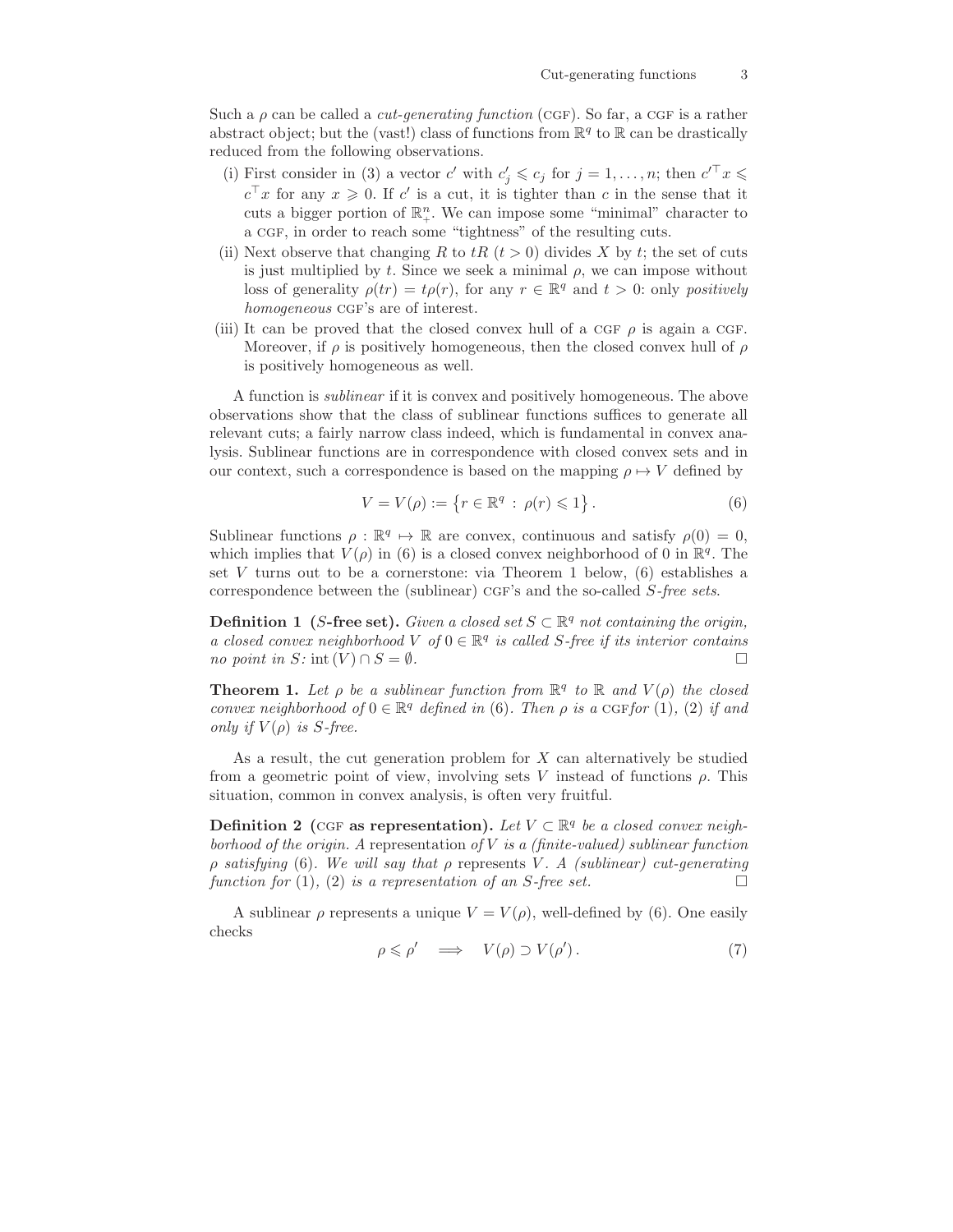Hence, minimality of  $\rho$  corresponds to maximality of V. By contrast, the mapping  $\rho \mapsto V(\rho)$  in (6) is many-to-one and therefore has no inverse. There is a difficulty here: a given neighborhood  $V$  may have several representations, and we are interested in the small ones.

#### 1.3 Goals and outline of the paper

The aim of this paper is to present the main points of a formal theory of minimal cut-generating functions and maximal S-free sets which is valid independently of the particular S. This theory of cut-generating functions gathers, generalizes and synthesizes some existing results (see [BCZ2011], [DW2010], [BCCZ2010] and references therein). The complete theory is presented in an extended version of this paper [CCDLM2013]; in particular, the proofs of the results are omitted here, so the reader is referred to [CCDLM2013] to see precisely how things combine.

The paper is organized as follows. We study the mapping (6) in Section 2. We show that the pre-images of a given  $V$  (the representations of  $V$ ) have a unique maximal element  $\gamma_V$  and a unique minimal element  $\mu_V$ ; in view of (i) above, the latter is the relevant inverse of  $\rho \mapsto V(\rho)$ . Then we study in Section 3 the correspondence  $V \leftrightarrow \mu_V$ . We show that different concepts of minimality come into play for  $\rho$  in (i). Geometrically they correspond to different concepts of maximality for  $V$ . We also show that they coincide in a number of cases.

### 2 Largest and smallest representations

In this section, we study the representation operation introduced in Definition 2 and its geometric counterpart. We first recall some basic definitions of convex analysis; The monograph [HL2001] (especially its Chapter C) is suggested for an elementary introduction, while textbooks [HL1993,R1970] are more complete.

#### 2.1 Basic definitions of convex analysis

The *support function* of a set  $G \subset \mathbb{R}^q$  is

$$
\sigma_G(r) := \sup_{d \in G} d^{\top} r.
$$
\n(8)

It is seen to be sublinear, to grow when G grows, but to remain unchanged if G is replaced by its closed convex hull:  $\sigma_G = \sigma_{\overline{\text{conv}}(G)}$ . Conversely, any sublinear function  $\rho$  is the support function of a closed convex set, unambiguously defined by

$$
G = G_{\rho} := \left\{ d \in \mathbb{R}^n : d^{\top} r \leqslant \rho(r) \text{ for all } r \in \mathbb{R}^q \right\};
$$

we say that  $\rho$  supports G. Note that a sublinear function  $\rho$  is finite valued if and only if  $\rho$  is the support function of a bounded closed convex set.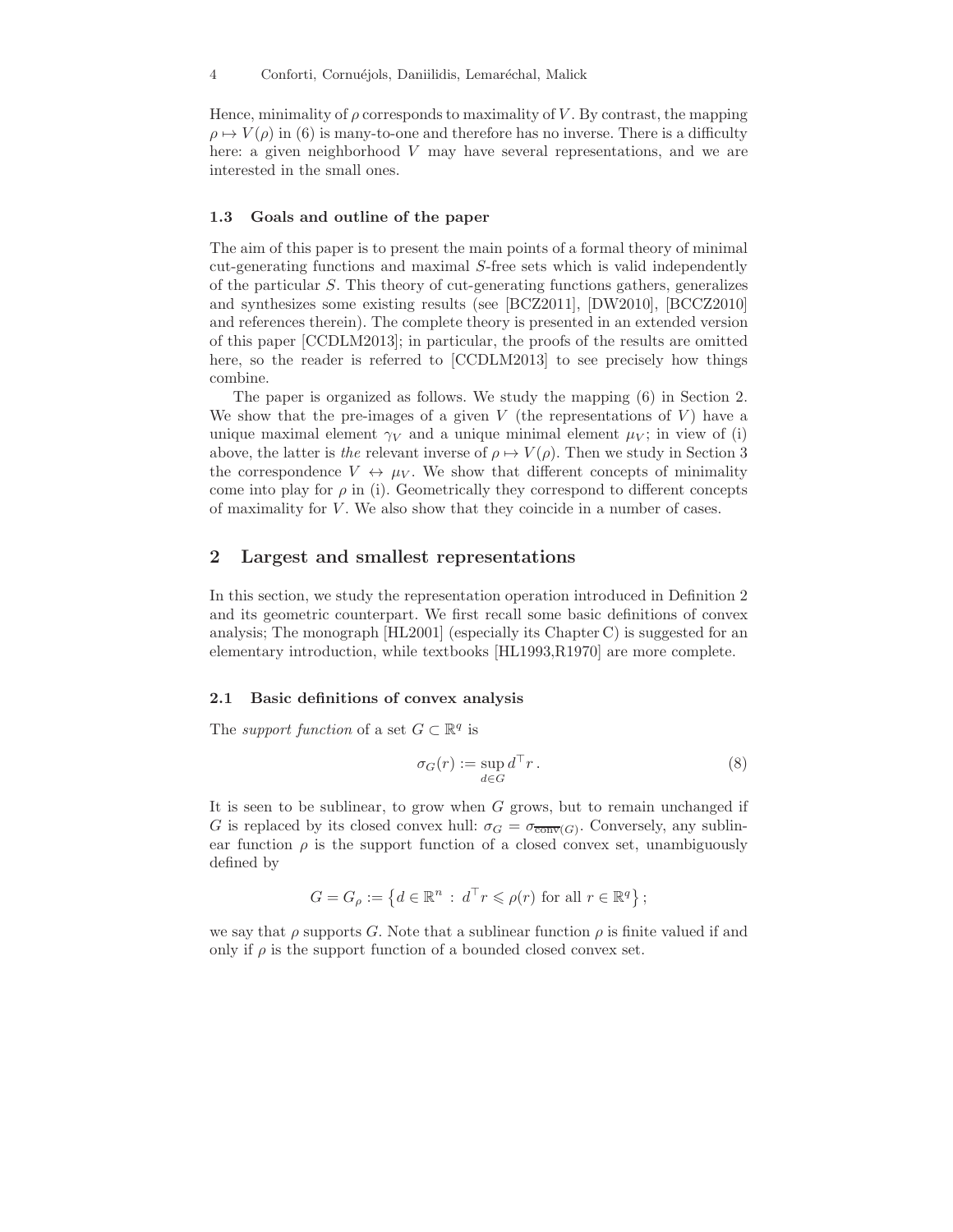Another relevant object for our purpose is the gauge

$$
\mathbb{R}^q \ni r \mapsto \gamma_V(r) := \inf \{ \lambda > 0 : r \in \lambda V \}
$$
 (9)

of our neighborhood V . In fact, results in convex analysis [HL2001, Theorem C.1.2.5 and Proposition C.3.2.4] show that  $\gamma_V$ 

 $-$  also appears as a representation of  $V$ 

 $-$  is the support function of the polar set of  $V$  defined by

$$
V^{\circ} := \{ d : d^{\top} r \leq 1 \text{ for all } r \in V \} = \{ d : \sigma_V(d) \leq 1 \}.
$$
 (10)

#### 2.2 Prepolars and representations

 $\overline{\phantom{a}}$ 

From now on in this section, we are given a subset V of  $\mathbb{R}^q$ , which is a closed convex neighborhood of the origin. If G is such that  $G<sup>°</sup> = V$ , we can say that G is a prepolar of V, i.e. that  $\sigma_G$  represents V in the sense of Definition 2. As already mentioned, V may have several representations, and there may be several G's such that  $G^{\circ} = V$ , that is, several G's may be prepolars of V. Because  $(V^{\circ})^{\circ} = V$ , the standard polar  $V^{\circ}$  is itself a prepolar – which is somewhat confusing – and turns out to be the largest one; or equivalently  $\gamma_V$  turns out to be the largest representation of  $V$ , as shown by Theorem 2 below. This theorem states furthermore that V has also a smallest prepolar, or equivalently a smallest representation; keeping (i) of Section 1 in mind, this is exactly what we want. This result is actually [BCZ2011, Theorem 1]; we give a different treatment here.

The following geometric objects turn out to be relevant:

$$
\begin{cases}\n\widetilde{V}^{\circ} := \left\{ d \in V^{\circ} : d^{\top}r = \sigma_V(d) = 1 \text{ for some } r \in V \right\}, \\
\widehat{V}^{\circ} := \left\{ d \in V^{\circ} : \sigma_V(d) = 1 \right\}.\n\end{cases} \tag{11}
$$

For later use, we illustrate this construction with a simple example.



**Fig. 1.** Constructing  $\widetilde{V}^{\circ}$  or  $\widehat{V}^{\circ}$ 

*Example 3.* With  $\begin{bmatrix} r^1 \\ r^2 \end{bmatrix}$  $r^2$  $\Big] \in \mathbb{R}^2$ , take for V the polyhedron given by the following three inequalities (see Figure 1):

$$
r^1 \leq 1
$$
,  $r^2 \leq 1$ ,  $r^2 \leq 2 + r^1$ .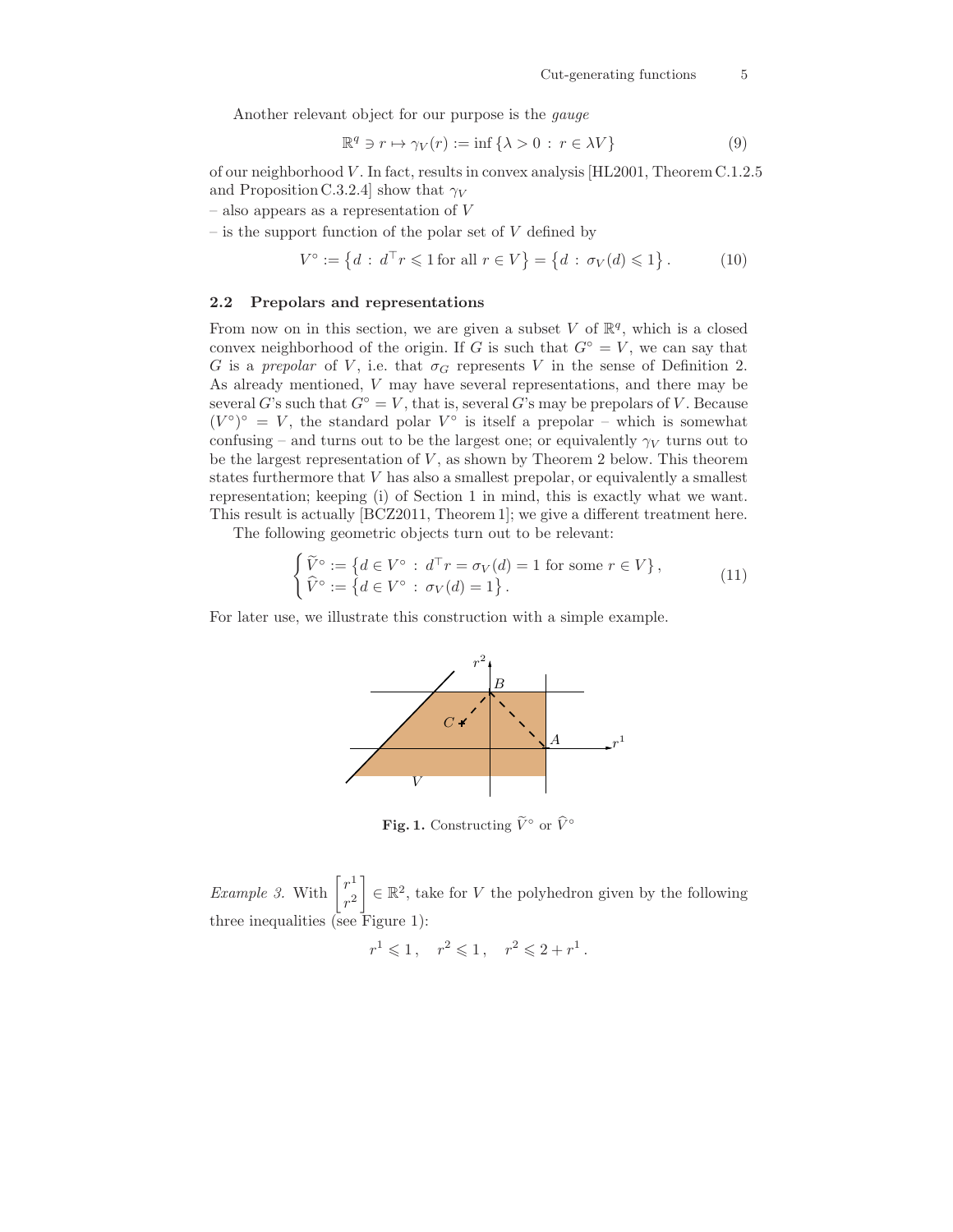Recalling that extreme points of  $V^{\circ}$  correspond to facets of V, we see that  $V^{\circ}$  has the three extreme points A, B, C defined by the equation  $d^{\top}r = 1$ , for  $r$  respectively on the three lines making up the boundary of  $V$ . We obtain  $A = (1,0), B = (0,1), C = \frac{1}{2}(-1,1).$ 

In this example,  $\tilde{V}^{\circ}$  and  $\hat{V}^{\circ}$  are the same set, namely the union of the two segments  $[A, B]$  and  $[B, C]$ . To obtain  $V^{\circ}$ , convexify them with the fourth point 0; if V had a fourth constraint, say  $r^2 \geq -1$ , then this fourth point would be moved down to  $D = (0, -1)$  – and would be part of the sets  $\tilde{V}^{\circ}$  and  $\tilde{V}^{\circ}$ .  $\Box$ 

Because  $0 \in \text{int } V$ , the definition (8) of a support function shows that  $\sigma_V$  is positive whenever it is finite: for some  $\varepsilon = \varepsilon(V) > 0$ ,

$$
\varepsilon \|d\| \leq \sigma_V(d) \leq +\infty \quad \text{for all } d \in \mathbb{R}^q. \tag{12}
$$

The two sets in (11) are therefore bounded. Besides, the next proposition shows that they differ very little.

**Proposition 1.** We have  $\widetilde{V}^{\circ} \subset \widehat{V}^{\circ} \subset cl(\widetilde{V}^{\circ})$ . It follows that  $\widehat{V}^{\circ}$  and  $\widetilde{V}^{\circ}$  have the same closed convex hull.

The closed convex hull revealed by this proposition deserves a notation, as well as its support function: we set

$$
V^{\bullet} := \overline{\text{conv}}(\widetilde{V}^{\circ}) = \overline{\text{conv}}(\widehat{V}^{\circ}) \quad \text{and} \quad \mu_{V} := \sigma_{V^{\bullet}} = \sigma_{\widetilde{V}^{\circ}} = \sigma_{\widehat{V}^{\circ}} \tag{13}
$$

(in Figure 1,  $V^{\bullet}$  is the triangle conv  $(A, B, C)$ ). In fact, the next result shows that  $\mu_V$  is the smallest representation we are looking for. From now on, we assume  $V \neq \mathbb{R}^q$  (otherwise  $V^{\bullet} = \emptyset$ ,  $\mu_V \equiv -\infty$ , a degenerate situation which is trivial).

**Proposition 2 (Smallest representation).** Any  $\rho$  representing V satisfies  $\rho \geqslant \mu_V$ . Geometrically,  $V^{\bullet}$  is the smallest closed convex set whose support function represents V .

Thus, V does have a smallest representation, whose supported set is  $V^{\bullet}$ . On the other hand, it is interesting to link it with  $V^{\circ}$ . The intuition suggested by Figure 1 is confirmed by the following result.

**Proposition 3.** Appending 0 to  $V^{\bullet}$  gives the standard polar:

 $\gamma_V = \max \{ \mu_V, 0 \}$  *i.e.*  $V^\circ = \overline{\text{conv}}(V^\bullet \cup \{0\}) = [0, 1]V^\bullet$ .

We actually have an equivalence.

**Theorem 2 (Representations).** A sublinear function  $\rho$  represents V if and only if it satisfies

$$
\mu_V \leqslant \rho \leqslant \gamma_V \,. \tag{14}
$$

Geometrically, the support function of a set  $G$  represents  $V$  if and only if  $G$  is sandwiched between the two extreme prepolars of  $V$ :

$$
G^{\circ} = V \iff V^{\bullet} \subset \overline{\text{conv}}(G) \subset V^{\circ}.
$$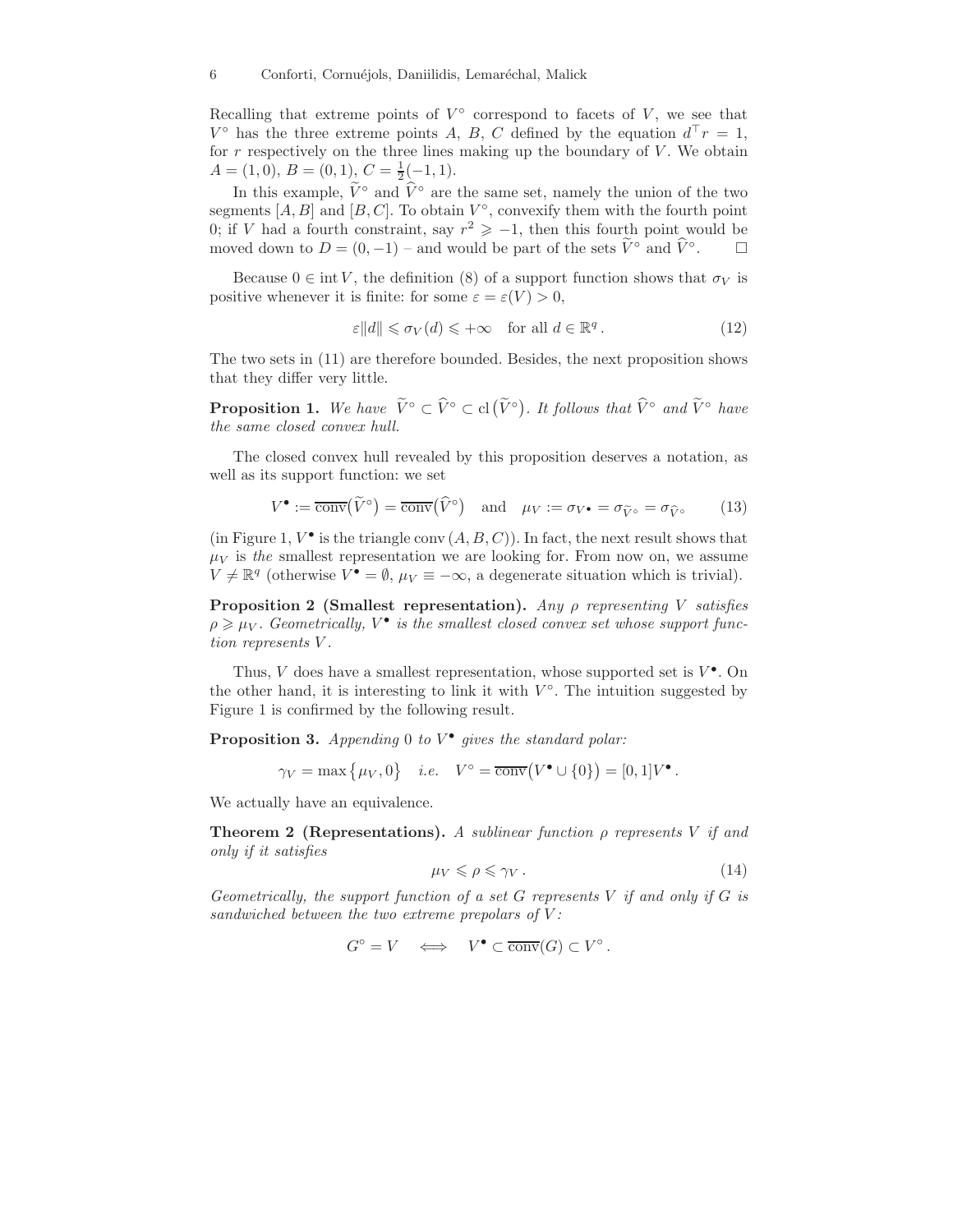## 3 Minimal CGF's and maximal S-free sets

## 3.1 Minimal CGF's

In our quest for small CGF's, the following definition is natural.

**Definition 3 (Minimality).** A CGF  $\rho$  is called minimal if any CGF  $\rho' \leq \rho$  is  $\rho$  itself.

A minimal CGF is certainly a smallest representation:

$$
\rho \text{ is a minimal CGF} \quad \Longrightarrow \quad \rho = \mu_{V(\rho)} = \sigma_{V(\rho)}.
$$
\n<sup>(15)</sup>

(indeed, Theorem 2 states that  $\mu_{V(\rho)}$  represents the same set  $V(\rho)$  as  $\rho$  – and is therefore a CGF if so is  $\rho$ ).

If  $\rho$  is a minimal CGF,  $V(\rho)$  must of course be a special S-free set. Take for example  $S = \{1\} \subset \mathbb{R}$  and the S-free set  $V = [-1, +1]$ ;  $\rho(r) := |r|$  is the smallest (because unique) representation of V but  $\rho$  is not minimal:  $\rho'(r) := \max\{0, r\}$ is also a CGF, representing  $V' = ] - \infty, +1]$ . From (7), a smaller  $\rho$  describes a larger  $V$ ; so Definition 3 has its geometrical counterpart:

**Definition 4 (Maximality).** An S-free set V of Definition 1 is called maximal if any S-free set  $V' \supset V$  is V itself.

Actually, this "duality" is deceiving, as the two definitions do not match: the set represented by a minimal CGF need not be maximal. Here is a trivial example.

Example 4. When  $\rho$  is linear, the property introduced in Definition 3 holds vacuously: no sublinear function can properly lie below a linear function. Thus, any linear CGF  $\rho$  is minimal; yet, a linear  $\rho$  represents a neighborhood  $V(\rho)$  (a half-space) which is S-free but has not reason to be maximal. See Figure 2: with  $n = 1$ , the set  $V = [-\infty, 1]$  (represented by  $\rho(x) = x$ ) is  $\{2\}$ -free but is obviously not maximal.  $\Box$ 

$$
0 \quad 1 \qquad S = \{2\}
$$

Fig. 2. A linear CGF is always maximal

Note that, if the half-space represented by a linear function is S-free, it actually separates S from 0. A simple assumption such as  $0 \in \text{conv } S$  will therefore rule out the above counterexample; but Example 5 below will reveal a more serious deficiency. So a subtlety is necessary, indeed the smallest representation of a maximal V enjoys a stronger property than minimality.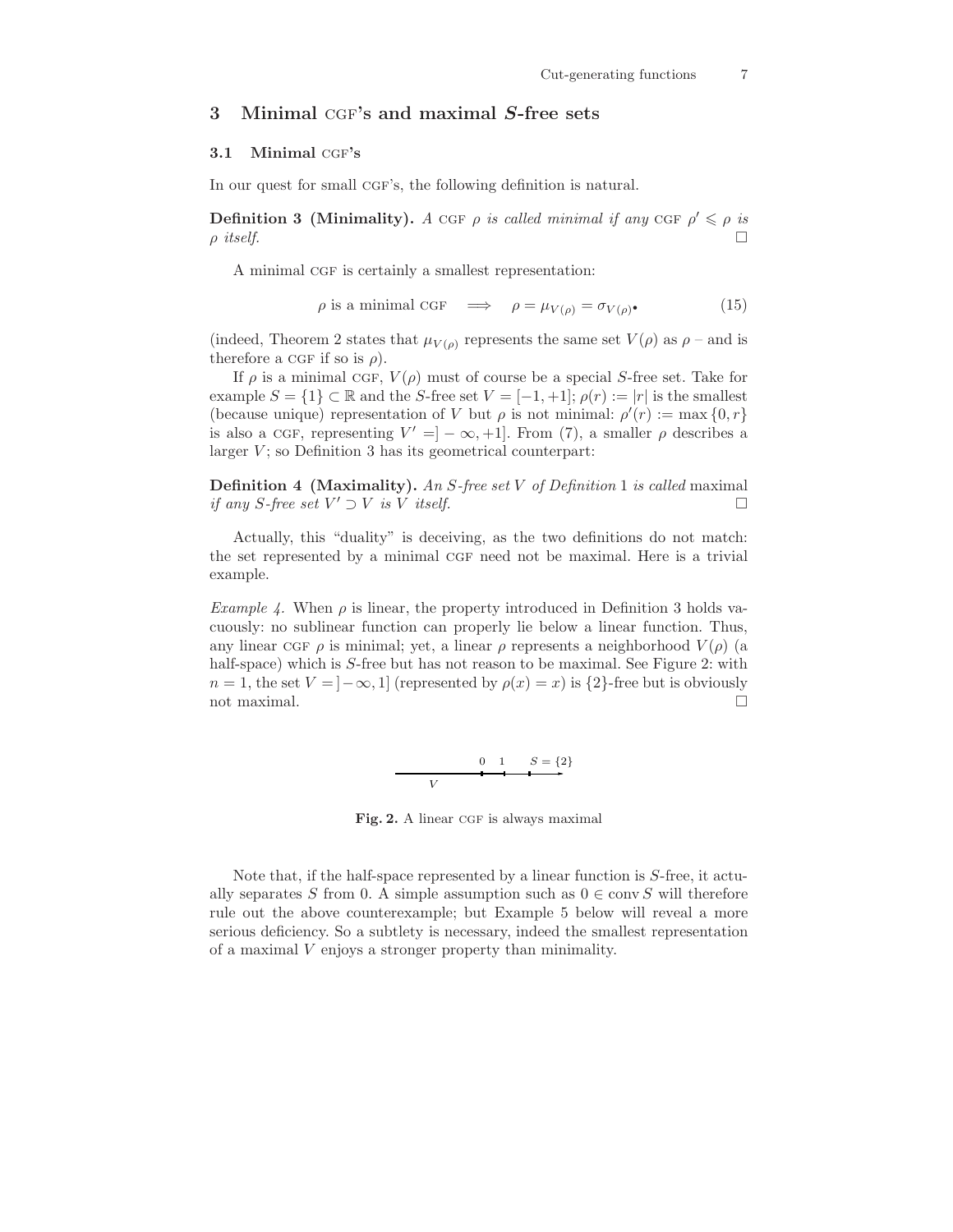#### 3.2 Strongly minimal CGF's

Let  $\rho$  be a CGF, which represents via (6) the set  $V = V(\rho)$ . The gauge  $\gamma_{V(\rho)}$  is then a function of  $\rho$  and here comes the correct substitute to Definition 3.

Definition 5 (Strongly minimal CGF). A CGF  $\rho$  is called strongly minimal if any CGF  $\rho' \leq \gamma_{V(\rho)}$  satisfies  $\rho' \geq \rho$ .

Needless to say, the class of strong minimality CGF's is a subclass of the class of minimal cgf's. Example 5 below will complement Example 4, showing that the restriction is a real one. At any rate, strong minimality turns out to be the appropriate definition in general:

Theorem 3 (Strongly minimal  $\Leftrightarrow$  maximal). An S-free set V is maximal if and only if its smallest representation  $\mu_V$  of (13) is a strongly minimal CGF.

In fact, the concept of minimality involves two properties from a sublinear function:

– it must be the *smallest* representation of some  $V$  (recall (15)),

– the neighborhood  $V$  must enjoy some maximality property.

In view of the first property, a CGF can be imposed to be not only sublinear but also to support a set that is a smallest prepolar. Then Definition 3 has a geometric counterpart: minimality of  $\rho = \mu_V = \sigma_V$  • means

$$
G' \subset V^{\bullet}
$$
 and  $(G')^{\circ}$  is *S*-free  $\implies$   $G' = V^{\bullet}$ , i.e.  $(G')^{\circ} = V$ .  
\n $\left[\rho' = \sigma_{G'} \leq \mu_V\right]$   $\left[\rho' \text{ is a CGF}\right]$   $\left[\rho' = \rho\right]$ 

Likewise for Definition 5: strong minimality of  $\rho = \gamma_V = \sigma_V \circ$  means

$$
G' \subset V^{\circ}
$$
 and  $(G')^{\circ}$  is *S*-free  $\implies$   $G' \supset V^{\bullet}$ , i.e.  $(G')^{\circ} \subset V$ .  
\n $[\rho' = \sigma_{G'} \le \gamma_V]$   $[\rho' \text{ is a CGF}]$   $[\rho' \ge \rho]$ 

These observations allow some more insight into the  $(\cdot)$ <sup>•</sup> operation:

**Proposition 4.** Let  $\rho = \mu_V = \sigma_V$  be a minimal CGF. If an S-free neighborhood W satisfies  $W^{\bullet} \subset V^{\bullet}$ , then  $W = V$ .

Thus, the trouble necessitating strong minimality lies in (7): even though the reverse implication holds when  $\rho = \gamma_V$ , it does not hold for  $\rho = \mu_V$ : the mapping  $V \mapsto V^{\bullet}$  is not monotonic; and of course, this phenomenon is linked to the presence of the recession cone  $V_{\infty}$ . The following example helps for a better understanding.

*Example 5.* In Example 3, take for  $S$  the union of the three lines given respectively by the three equations

$$
r^1 = 1 \,, \quad r^2 = 1 \,, \quad r^2 = 2 + r^1 \,,
$$

so that  $V$  is clearly maximal  $S$ -free.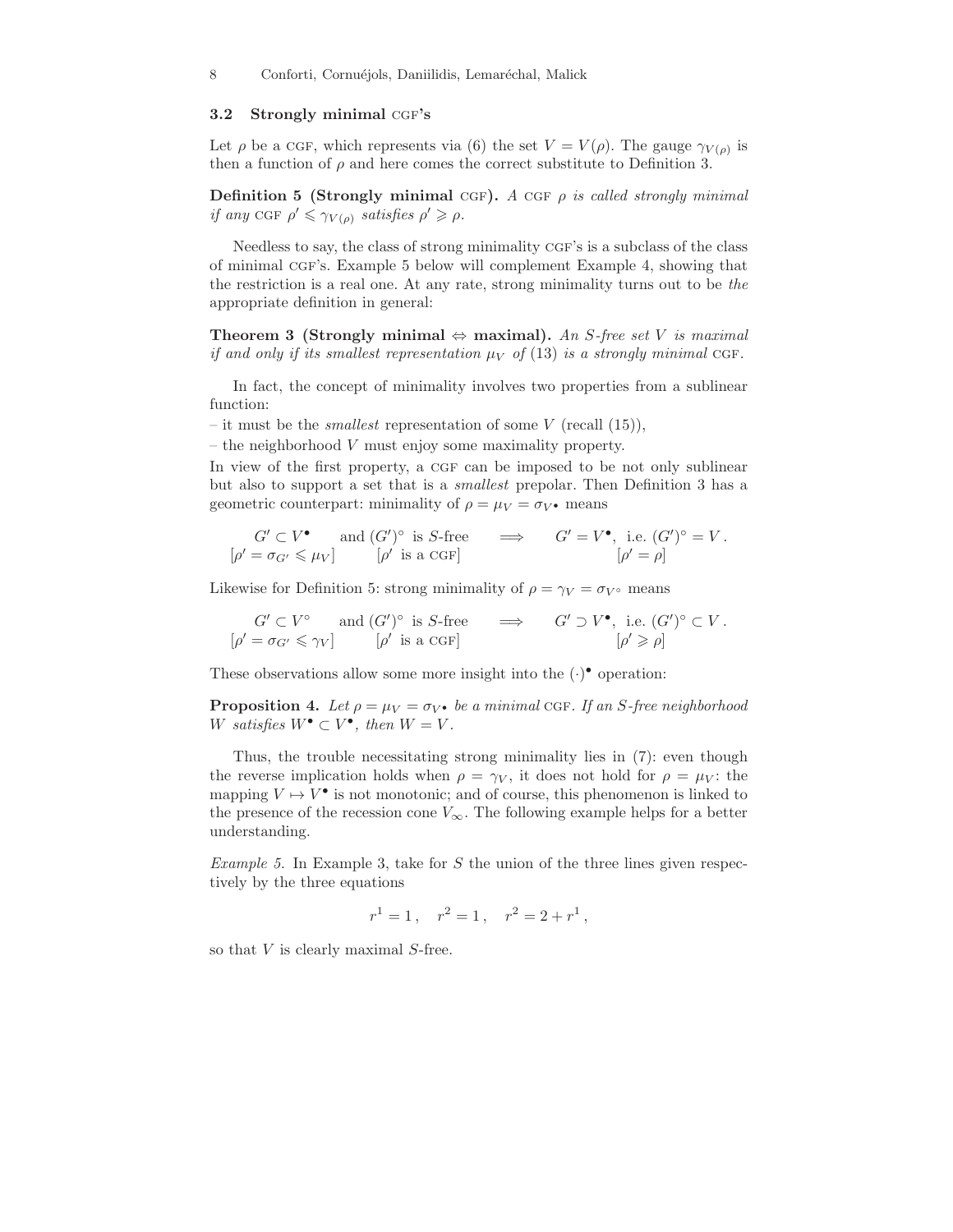

**Fig. 3.** The mapping  $V \mapsto V^{\bullet}$  is not monotonic

Now shrink  $V$  to  $V_t$  (left part of Figure 3) by moving its right vertical boundary to  $r^1 \leq 1-t$ . Then A is moved to  $A_t = \left(\frac{1}{1-t}, 0\right)$ ; there is no inclusion between the new  $V_t^{\bullet} = \text{conv}(A_t, B, C)$  and the original  $V^{\bullet} = \text{conv}(A, B, C)$ ; this is the key to our example.

Let us show that  $\mu_{V_t}$  is minimal, even though  $V_t$  is not maximal. Take for this a CGF  $\rho \le \mu_{V_t}$ , which represents an S-free set W; by (7),  $W \supset V_t$ . With the notation (13), we therefore have

$$
\sigma_{W^{\bullet}} = \mu_W \leqslant \rho \leqslant \mu_{V_t} = \sigma_{V_t^{\bullet}}, \quad \text{i.e.,} \quad W^{\bullet} \subset V_t^{\bullet}
$$

and we proceed to show that equality does hold, i.e. the three extreme points of  $V_t^{\bullet}$  do lie in  $W^{\bullet}$ .

– If  $A_t \notin W^{\bullet}$ , the right part of Figure 3 shows that  $W^{\bullet}$  is included in the open upper half-space. Knowing that

$$
W = (W^{\bullet})^{\circ} = \{r : d^{\top}r \leq 1 \text{ for all } d \in W^{\bullet}\}\
$$

(see the end of Section 2), this implies that the recession cone  $W_{\infty}$  has a vector of the form  $r_A = (\varepsilon, -1)$   $(\varepsilon > 0)$ ; W cannot be S-free.

– If  $C \notin W^{\bullet}$ , there is  $r_C \in \mathbb{R}^2$  such that  $C^{\top} r_C > \sigma_{W^{\bullet}}(r_C) = \mu_W(r_C)$  (we denote also by C the 2-vector representing C). For example  $r_C = (-2,0) \in bd(V)$ (see Figure 3), so that

$$
C^{\top} r_C = 1 > \sigma_{W^{\bullet}}(-2, 0) = \mu_W(-2, 0).
$$

By continuity,  $\mu_W(-2-\varepsilon,0) \leq 1$  for  $\varepsilon > 0$  small enough. Because  $\mu_W$  represents W, this implies that  $(-2 - \varepsilon, 0) \in W$ ; W (which contains  $V_t$ ) is not S-free.

– By the same token, we prove that  $B \in W^{\bullet}$  (the separator  $r_B = (0, 1) \in bd(V)$ ) does the job).

We have therefore proved that  $W^{\bullet} = V_t^{\bullet}$ , i.e.  $\mu_W = \mu_{V_t}$ , i.e.  $\mu_{V_t}$  is minimal.  $\square$ 

Examples 4 and 5 show that minimality does not imply strong minimality in general. On the other hand, the following theorem provides two favorable cases when this implication holds.